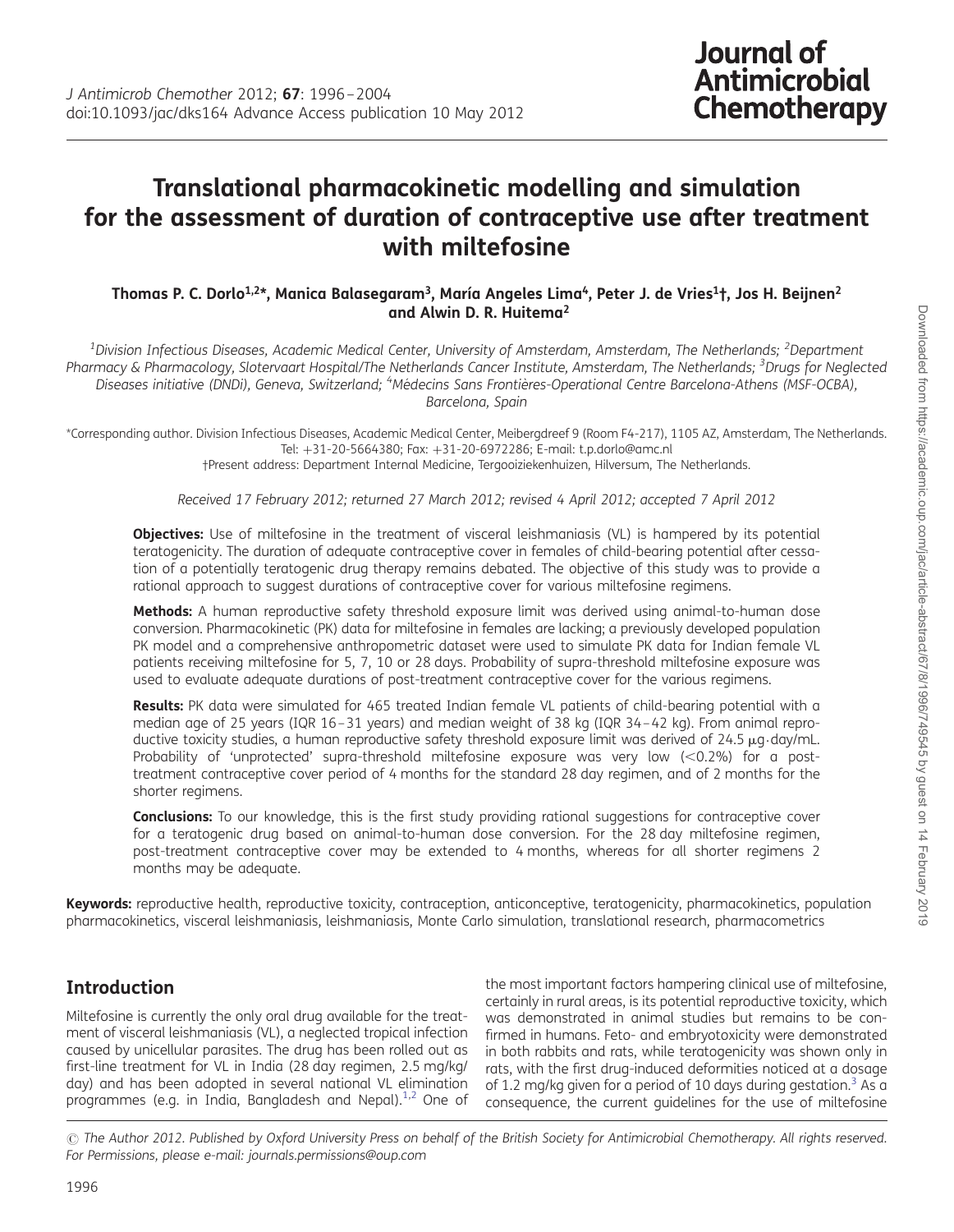strictly prohibit its use during pregnancy and recommend, for women of child-bearing potential, a period of contraceptive cover of 3 months after cessation of therapy following the standard 28 day miltefosine regimen, based on a simple extrapolation of the elimination half-life of miltefosine (7 days). $3-5$  $3-5$  $3-5$  In some of the literature and guidelines a period of just 2 months is being recommended.<sup>[6](#page-7-0),[7](#page-7-0)</sup> Previously, we showed that miltefosine has an extremely long terminal elimination half-life of 31 days, and could be detected in blood plasma at least 5 months after the end of therapy (150 mg/day for 2[8](#page-7-0) days). $8$  Since the teratogenic effect level for miltefosine remains unknown in humans, based on these data the contraceptive cover could also arbitrarily be extended to at least 5 months post-treatment.<sup>[8](#page-7-0)</sup>

Recent studies in India have shown that the original 28 day miltefosine treatment regimen can be shortened if combined with liposomal amphotericin  $B^{9,10}$  Currently, new studies on combination therapies for VL are being designed and conducted with various shortened miltefosine regimens. $11,12$  The inclusion of women of child-bearing potential is being considered, but the length and type of contraceptive coverage remain important issues and constitute points of discussion. Finding the optimal contraceptive coverage touches upon an important ethical dilemma as well: too long a period of contraceptive cover may be economically unfavourable and cause concerns for adherence (e.g. barrier or oral contraception), while too short a period may increase the risk of congenital malformation. Therefore, more knowledge is urgently needed on the expected miltefosine levels in women of child-bearing potential from areas where VL is endemic, to support a more rational risk management strategy against the teratogenic potential of miltefosine. Unfortunately, most of the previous controlled clinical studies with miltefosine excluded women of child-bearing potential, and pharmacokinetic data are not available for this population. This study aimed at providing a more scientific and rational approach to suggest durations of contraceptive cover after the use of miltefosine. It was based on conversion and translation of dosing data from preclinical reproductive toxicity studies in animals and on simulations of human pharmacokinetic data using a comprehensive anthropometric dataset of an historic cohort of Indian VL patients.

# Methods

#### Anthropometric data

Anthropometric data for VL patients were derived from a large demographic dataset from Médecins Sans Frontières-Operational Centre Barcelona-Athens (MSF-OCBA), which was collected between 2007 and 2009 from Hajipur SADR Hospital in Vaishali District, Bihar State, India.

A group of typical Indian female VL patients of child-bearing potential was selected from this dataset based on the following criteria: sex (female) and child-bearing age (12–45 years, inclusive). All individual records lacking either weight or height data were removed from this anthropometric dataset, because both values are needed to estimate fat-free body mass (FFM).

FFM in kg was estimated from total body weight (WT) in kg and height (HT) in m as follows: $1<sup>3</sup>$ 

$$
FFM = WHS_{max} \times HT^2 \times \left(\frac{WT}{WHS_{50} \times HT^2 + WT}\right)
$$
 (1)

where, for females, WHS $_{max}$  (maximum weight for height standard) is 37.99 kg/m<sup>2</sup> and WHS<sub>50</sub> (half maximal weight for height standard) is 35.98 kg/m<sup>2</sup>.[13](#page-7-0)

#### Simulations using a population pharmacokinetic model

All calculations, simulations and estimations were performed on a dualcore desktop computer running NONMEM 7.2, $14$  the R statistical software package (version 2.14.0;<http://www.r-project.org/>)<sup>15</sup> and Perl speaks NONMEM (PsN, version 3.4.2; [http://psn.sourceforge.net\)](http://psn.sourceforge.net).<sup>16</sup> Piraña (version 2.3; an interface to NONMEM, PsN, and our cluster; [http://](http://www.pirana-software.com) [www.pirana-software.com](http://www.pirana-software.com)) was used for run deployment and analysis.<sup>[17](#page-7-0)</sup>

Monte Carlo simulations (simulations based on repeated random sampling for individuals) using a non-linear mixed-effects model were performed with NONMEM, and the output from NONMEM was processed, interpreted and visualized with R. Prediction plots were also made using R. An open two-compartment model was used for the simulations, with first-order absorption and elimination from the central compartment; parameter estimates were validated previously with miltefosine pharmacokinetic data from Indian individuals.[54](#page-8-0) To account for the effects of body size on the pharmacokinetics of miltefosine, allometric scaling of clearance and volume of distribution by fat-free mass was applied, since this was previously validated as the best body size model and descriptor for miltefosine over a wide range of body size. For example, for drug clearance the following equation was used:

$$
CL/F_i = \theta_1 \times \left(\frac{FFM_i}{FFM_{std}}\right)^{PWR} \times \exp(\eta_{i,CL/F})
$$
 (2)

where CL/F<sub>i</sub> represents the clearance of the *i*th individual;  $\theta_1$  is the typical value of clearance and  $\eta_{i,Cl/F}$  is the between-subject random effect with a mean of 0 and a variance of  $\omega^2$ ; FFM<sub>i</sub> is the calculated fat-free body mass of the ith individual (see Equation 1); FFM<sub>std</sub> is a standard fat-free body mass (set at 53 kg, because pharmacokinetic parameters were normalized to this value); and PWR is the allometric power exponent, which was fixed for clearance at 0.75 and for volume of distribution at 1.0, based on biological principles that support these values.<sup>[18](#page-7-0)-[21](#page-7-0)</sup> Parameters that were previously estimated were fixed in the simulations and are summarized in Table [1.](#page-2-0) Bioavailability (F) was unknown, and therefore, parameters relative to bioavailability were used (CL/F, V/F, etc.).

#### Simulated miltefosine dose regimens

Several durations of miltefosine treatment were simulated individually (as described above) for the selected Indian female VL patients of childbearing potential. These Monte Carlo random pharmacokinetic simulations were repeated 100 times. The absolute daily dose (mg/day) was similar between these regimens, and conformed to the current guidelines for miltefosine usage in India: individuals with a body weight  $<$ 25 kg received 50 mg of miltefosine once daily, while individuals with a body weight ≥25 kg received 50 mg twice daily with a 12 hour interval (total, 100 mg/day).<sup>[7](#page-7-0)</sup> Treatment durations of 5, 7, 10 and 28 days were separately simulated.

#### Conversion of drug dose from animal to human and definition of a reproductive safety threshold exposure limit

The no observed adverse effect level (NOAEL) of miltefosine (specifically, the level of exposure at which no reproductive toxicity was observed in the most sensitive animal test species, rat) was determined from previous preclinical teratogenicity, feto- and embryotoxicity studies. This NOAEL was translated to a total human equivalent dosage using the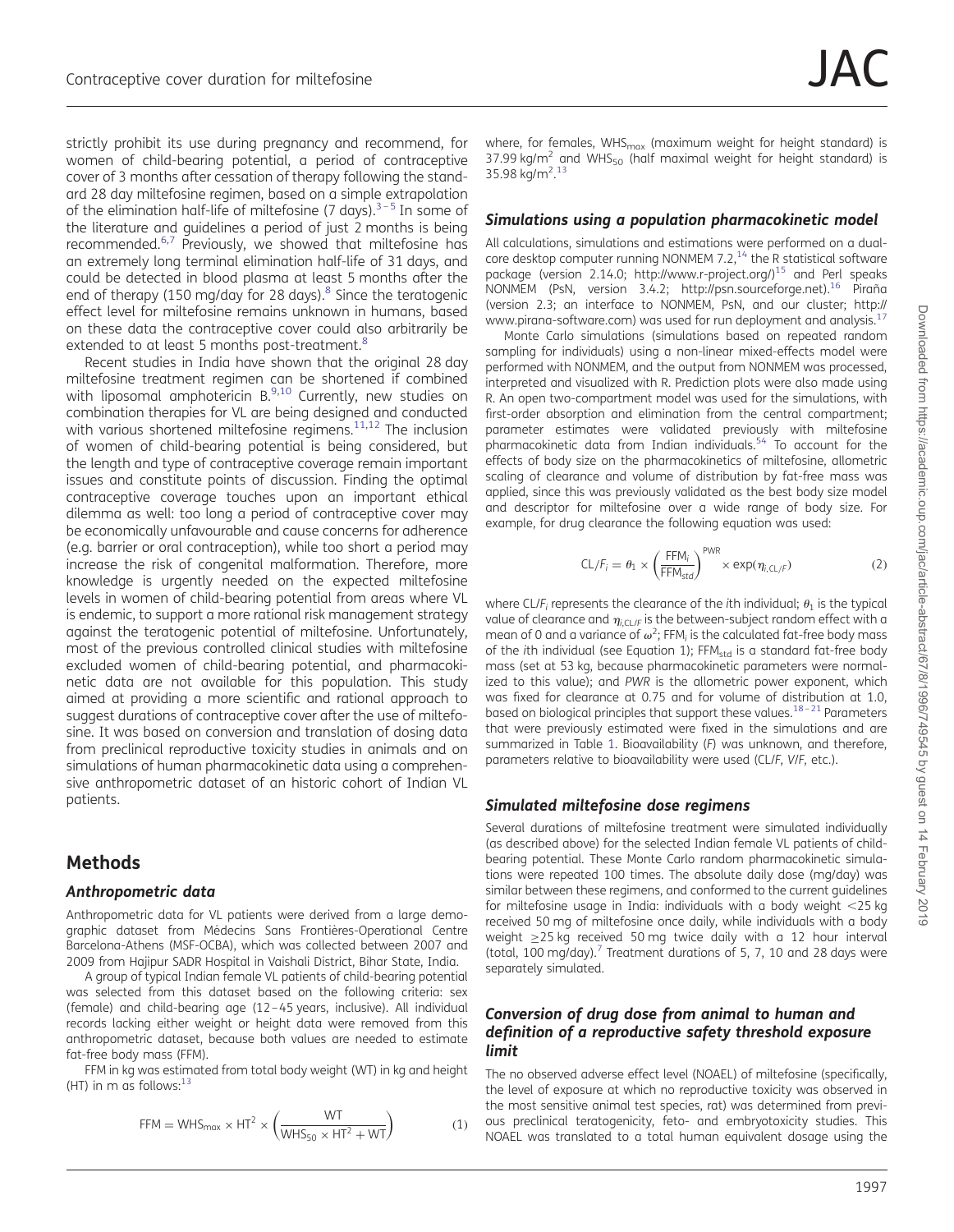<span id="page-2-0"></span>dose calculator tool available from the FDA. $^{22}$  $^{22}$  $^{22}$  In brief, the total dose per body weight in rats (mg/kg) was converted to total dose per body surface area (BSA; mg/m<sup>2</sup>) using a default rat body weight (WT<sub>rat</sub>) of 0.15 kg<br>and BSA of 0.025 m<sup>2</sup>.<sup>[23,24](#page-7-0)</sup> This dose per BSA was converted to a total

Table 1. Final population pharmacokinetic parameter estimates

| Parameter                                            | Estimate | Between-subject<br>variability (%) | Parameter<br>estimate<br>uncertainty<br>[relative SE (%)] |
|------------------------------------------------------|----------|------------------------------------|-----------------------------------------------------------|
| Absorption rate $(k_{q})$<br>$(h^{-1})$              | 0.416    | 18.2                               | 11.5                                                      |
| Clearance (CL/F)<br>(L/day)                          | 3.99     | $32.1^{\circ}$                     | 3.5                                                       |
| Volume of central<br>compartment<br>$(V2/F)$ (L)     | 40.1     | 34.1 <sup>a</sup>                  | 4.5                                                       |
| Intercompartmental<br>clearance (Q/F)<br>(L/day)     | 0.0347   | not estimated                      | 18.3                                                      |
| Volume of peripheral<br>compartment<br>$(V_3/F)$ (L) | 1.75     | not estimated                      | 8.2                                                       |
| Residual variability (%)                             | 34.3     | not estimated                      | 3.7                                                       |

Final estimates from the miltefosine population pharmacokinetic model with two compartments and allometric scaling by fat-free mass. CL/F and V/F are normalized to a fat-free mass of 53 kg and scaled allometrically for CL/F with a power of 0.75 for CL/F and 1 for  $V/F.54$  $V/F.54$  $\alpha$ Between-subject variabilities in CL/F and  $V_2$ /F correlated with a correlation coefficient of 0.92.

NOAEL human equivalent dose using Boyd's formula for BSA,<sup>[25](#page-7-0)</sup> as shown in Equation 3:

$$
HED = \frac{Dose_{rot} \times WT_{rot}}{BSA_{rot}} \times \left(0.0003207 \times WT_{human}^{(0.7285 - 0.0188 log_{10} WT_{human})} \times HT_{human}^{0.3}\right)
$$
\n(3)

Where HED is the total human equivalent dose and WT<sub>human</sub> and HT<sub>human</sub> are the median weight (g) and height (cm), respectively, of Indian female VL patients of child-bearing potential in the anthropometric database (MSF-OCBA).

Miltefosine drug exposure [area under the curve from zero to infinity  $(AUC_{0-\infty})$ ] following administration of the total NOAEL human equivalent dose in a population of Indian females of child-bearing potential was simulated as described above. Based on these simulations, a reproductive safety threshold exposure limit for miltefosine in humans was defined as the median miltefosine exposure following administration of the total NOAEL human equivalent dose. To account for any unknown difference in sensitivity to the reproductive toxicity of miltefosine between humans and animal test species, the reproductive safety threshold exposure limit was divided by a default animal-to-human uncertainty factor of  $10.<sup>26-30</sup>$  $10.<sup>26-30</sup>$  $10.<sup>26-30</sup>$  $10.<sup>26-30</sup>$  $10.<sup>26-30</sup>$ 

#### Probability of exposure above the reproductive safety threshold exposure limit

The 'unprotected' residual exposure to miltefosine after end of the contraceptive cover period until infinity (depicted schematically in Figure 1) was determined with NONMEM in the individual simulated pharmacokinetic curves for the selected Indian female VL patients of child-bearing potential, as described above, for the different miltefosine treatment durations under consideration (5, 7, 10 or 28 days). Different periods of contraceptive cover were considered: 1, 2, 3 and 4 months of contraceptive use after the end of treatment. For example, for the



Figure 1. Schematic depiction of contraceptive cover in relation to miltefosine exposure. The figure shows a typical curve of miltefosine plasma concentration versus time. Contraceptive cover is required during treatment and for an extra (variable) period after the end of treatment (indicated between the broken lines). Miltefosine exposure is indicated during treatment and with contraceptive cover (white), after treatment but with contraceptive cover (light grey) and after end of contraception (EOC; dark grey). In this study we focused on miltefosine AUC<sub>EOC- $\infty$ </sub> for different durations of miltefosine treatment and different durations of the contraceptive cover period.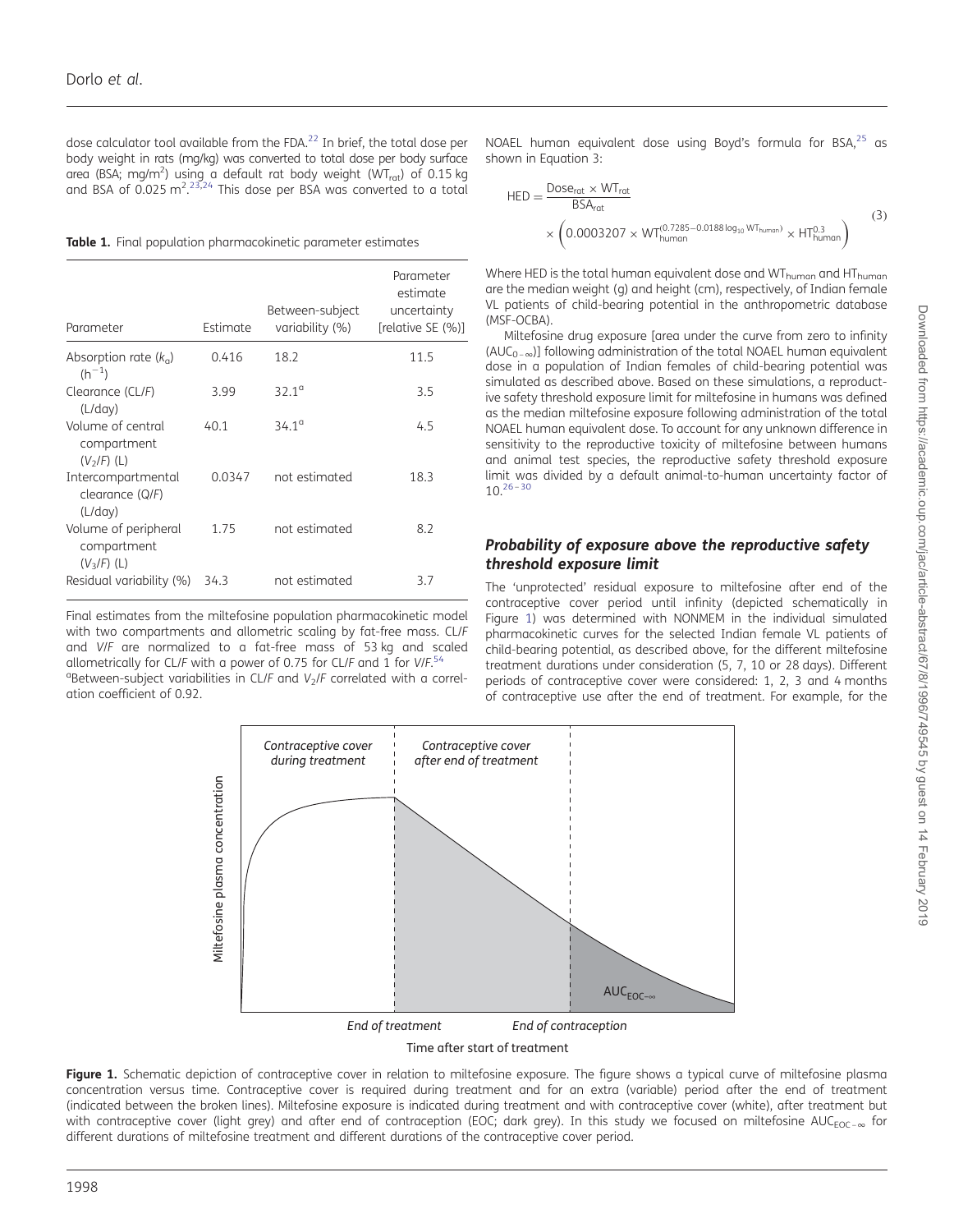28 day miltefosine regimen and a 3 month contraception period the AUC was calculated from end of contraception (EOC), which is day 118 after start of treatment, until infinity (AUC $_{EOC-\infty}$ ; Figure [1](#page-2-0)). Cumulative  $AUC_{EOC-\infty}$  values were calculated in NONMEM by integrating the amounts in dummy compartments, according to Equation 4:

$$
AUC_{EOC-\infty} = \int_{EOC}^{\infty} C_t \cdot dt
$$
 (4)

Each individual AUC<sub>EOC–8</sub> was compared with the reproductive safety threshold exposure limit. The probability of Indian female VL patients of child-bearing potential having exposure exceeding the threshold exposure limit in the simulations was calculated for all four different treatment durations and lengths of post-treatment contraceptive cover.

# Results

#### Anthropometric data

The anthropometric dataset of VL patients from Bihar provided by MSF-OCBA contained 2264 individuals of which 465 were eligible females of child-bearing potential (12–45 years, inclusive). The most salient demographic characteristics of the selected female VL patients are depicted in Table 2.

#### Population pharmacokinetic Monte Carlo simulations

Of the 465 selected women, 21 (4.5%) had a body weight  $<$ 25 kg and were allocated a miltefosine dosage of 50 mg once daily in the simulations, while the other women were allocated a dosage of 50 mg twice daily, according to the standard miltefosine treatment quidelines in India.<sup>[7](#page-7-0)</sup> The mean daily miltefosine dosage per kg of body weight was 2.37 mg/kg  $(2.08 - 2.63 \text{ mg/kg})$  for body weights  $<$  25 kg, and 2.67 mg/kg (1.42–4.00 mg/kg) for body weights  $\geq$ 25 kg.

For each individual, a pharmacokinetic curve was simulated for miltefosine for each of the four different treatment lengths (5, 7, 10 and 28 days). Figure [2](#page-4-0) depict the median concentrations during and after treatment and the 90% prediction interval for the respective dose regimens, extracted from these simulations  $(n = 465 \times 100)$ . Simulated miltefosine plasma concentrations at various timepoints after start of treatment were evaluated and are shown in Table [3](#page-5-0). Additionally, the median times (90% prediction interval) until the simulated miltefosine plasma concentration curves reached the lower limit of quantification [of the most sensitive available detection method for miltefosine in human plasma  $(4 \text{ ng/mL})^{31}$  $(4 \text{ ng/mL})^{31}$  $(4 \text{ ng/mL})^{31}$  for the 5, 7, 10 and 28 day

Table 2. Demographic characteristics of selected female Indian VL patients of child-bearing potential ( $n = 465$ )

| Parameter                   | Median value (IQR)  |
|-----------------------------|---------------------|
| Age (years)                 | $25(16-31)$         |
| Weight (kg)                 | $38(34-42)$         |
| Height (cm)                 | 148 (144-152)       |
| Body mass index ( $kg/m2$ ) | $17.3(15.8 - 18.8)$ |
| Fat-free body mass (kg)     | $27.1(24.6-29.5)$   |

regimens were 158 days (103–216 days), 176 days (119– 235 days), 196 days (139–255 days) and 258 days (201– 318 days), respectively.

#### Conversion of a reproductive safety threshold exposure limit and translating drug exposure in animal to human

In reproductive animal studies, oral doses ≥1.2 mg/kg/day given for 10 days to pregnant rats led to teratogenicity, so the maximum miltefosine dose that led to the NOAEL was therefore 0.6 mg/kg/day.<sup>[3](#page-7-0),[32,33](#page-7-0)</sup> Given the pharmacokinetic properties of miltefosine (extremely long primary and terminal elimination half-life, and thus a high accumulation of dosages in terms of total exposure), a single total dose of miltefosine was regarded as equivalent to the same total dosage spread over a number of days (e.g. 10 days). Therefore, in rat (body weight 0.15 kg, BSA 0.025 m<sup>2</sup>), a repeated miltefosine dose of 0.6 mg/kg/day for 10 days corresponds to a total dose of 0.9 mg or 36 mg/m<sup>2</sup>. Converting this NOAEL BSA-normalized dose to a human equivalent dose (body weight 38 kg, height 148 cm), a 36 mg/m<sup>2</sup> dose in rat results in a total single human equivalent dose of 45 mg (50 mg, to the nearest miltefosine capsule unit). The median AUC<sub>0- $\infty$ </sub> (90% prediction interval) following administration of 50 mg in the selected Indian female VL patients  $(n = 465)$  was 245  $\mu$ g·day/mL (range, 140-467  $\mu$ g·day/mL). When divided by an animal-to-human uncertainty factor of 10, the reproductive safety threshold exposure limit was determined to be  $24.5 \mu g \cdot day/mL$ .

#### Probability of exposure above the reproductive safety threshold exposure limit

Using the simulated individual pharmacokinetic curves for different miltefosine regimens (5, 7, 10 and 28 days) as described above, the miltefosine exposures after the end of contraceptive cover (AUC<sub>FOC- $\infty$ </sub>) were analysed (Table [4](#page-5-0) and Figure [1\)](#page-2-0). The probability of an Indian female VL patient having post-contraceptive (unprotected) exposure to miltefosine above the identified reproductive safety threshold exposure limit in the simulations is shown in Table [5](#page-5-0). A 1 month period of contraceptive cover after end of treatment led to unprotected exposure to miltefosine exceeding the threshold exposure limit in a proportion of simulated females in all treatment regimens. For the 5, 7 and 10 day regimens, 2 months of contraceptive cover after cessation of treatment were sufficient to reduce the probability of having a supra-threshold miltefosine exposure to  $< 0.2$ %, while for the 28 day regimen, 4 months of contraceptive cover was needed to reach  $< 0.2\%$  probability (Table [5\)](#page-5-0).

# **Discussion**

To our knowledge, this is the first study that provides suggestions for contraceptive cover for a potentially teratogenic drug, based on dose conversion from preclinical teratogenicity studies to humans. A reproductive safety threshold exposure limit was defined for miltefosine based on the conversion of the NOAEL dose in animal reproductive toxicity studies to humans. Miltefosine exposure was simulated for Indian female VL patients of child-bearing potential following treatment with different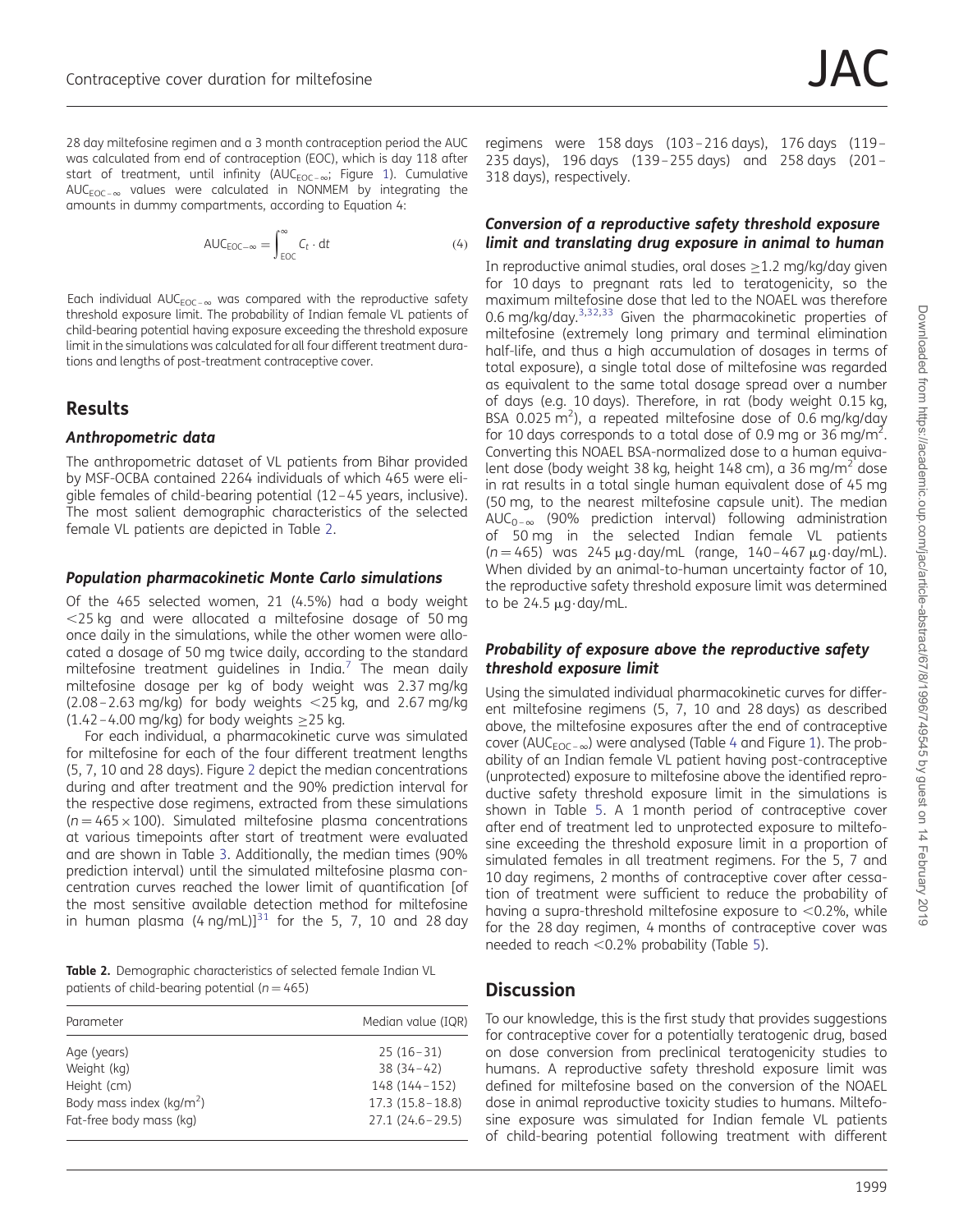<span id="page-4-0"></span>

Figure 2. Monte Carlo simulations of miltefosine concentration-time curves for various dosing regimens. Median predicted miltefosine plasma concentrations (black line) and 90% prediction intervals (grey area) after different miltefosine dosing regimens (5, 7, 10 and 28 days) in Indian female VL patients of child-bearing potential (12–45 years). The broken lines indicate the current lower limit of quantification of miltefosine in plasma (4 ng/mL). $3$ 

miltefosine regimens, by making use of a large comprehensive dataset of anthropometric data for Indian VL patients and population pharmacokinetic Monte Carlo simulations. Probability analysis of supra-threshold exposure to miltefosine suggested a period of contraceptive cover after cessation of treatment of 2 months for a 5, 7 or 10 day miltefosine regimen and 4 months for a standard 28 day regimen.

The design of teratogenic risk-management programmes and strategies for drugs exhibiting reproductive toxicity in preclinical studies is problematic, often lacking rational consideration and usually not taking account of data from preclinical studies. Human maternal or fetal pharmacokinetic data, which could facilitate the estimation of minimum human teratogenic effect levels of these drugs, are very rarely available. Even animal pharmacokinetic data from reproductive toxicity studies are usually

lacking, or at least not publicly available, thus complicating extrapolation of the teratogenic dose-effect relationship.<sup>[34](#page-7-0)</sup> Theoretical physiological or pharmacokinetic considerations are sometimes included in these risk-management strategies. For ribavirin, an antiviral drug used in the treatment of hepatitis C infections, a 6 month period of contraceptive cover after cessation of therapy is recommended, based on the turnover time of erythrocytes, in which the drug tends to accumulate.<sup>[35](#page-7-0),[36](#page-7-0)</sup> For isotretinoin, a vitamin A derivative used in the treatment of cystic acne vulgaris, the time until retinoic acid levels have returned to normal (endogenous) after end of treatment is taken to define the reproductive safety period.<sup>37-[40](#page-8-0)</sup> Another related approach is based on the time until the drug becomes undetectable in plasma (e.g. for leflunomide, a pyrimidine synthesis inhibitor in the treatment of rheumatoid arthritis). $41$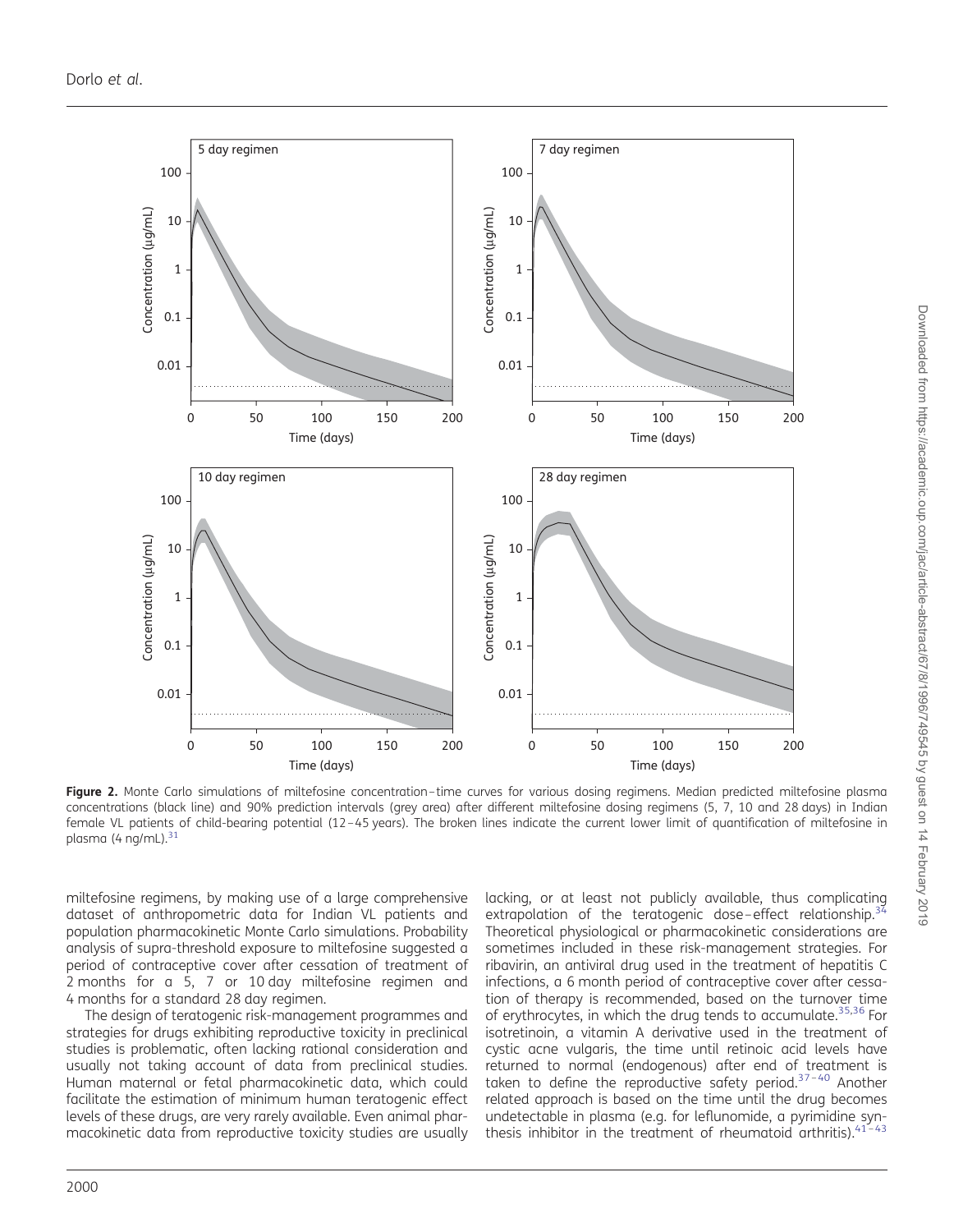<span id="page-5-0"></span>Table 3. Simulated miltefosine concentrations in Indian female VL patients of child-bearing potential at various timepoints (EOT and at 30, 60, 90 and 180 days after start of treatment)

| Miltefosine                                  | Miltefosine concentrations (ng/mL), median (90% PI)                                   |                                                                                  |                                                                         |                                                                  |                                                                      |
|----------------------------------------------|---------------------------------------------------------------------------------------|----------------------------------------------------------------------------------|-------------------------------------------------------------------------|------------------------------------------------------------------|----------------------------------------------------------------------|
| regimen                                      | EOT                                                                                   | $day 30^{\circ}$                                                                 | $day 60^\circ$                                                          | $day\ 90^\circ$                                                  | day $180^\circ$                                                      |
| 5 day<br>7 day<br>$10 \text{ day}$<br>28 day | 16000 (6200-32000)<br>19000 (7600-42000)<br>24000 (9900-49000)<br>30000 (11000-63000) | 850 (260 - 2100)<br>1400 (430 - 3400)<br>2400 (870 - 5800)<br>27000 (8000-60000) | $51(13 - 160)$<br>$79(22 - 230)$<br>$130(34 - 450)$<br>940 (300 - 3000) | $15(4.3-51)$<br>$21(4.8-69)$<br>$34(9.8-120)$<br>$120(33 - 410)$ | $2.5(0.69 - 8.6)$<br>$3.4(0.75-12)$<br>$5.5(1.3-19)$<br>$17(4.6-65)$ |

EOT, end of treatment; PI, prediction interval. <sup>a</sup>Time in days after start of treatment.

**Table 4.** Exposure to miltefosine (AUC<sub>FOC- $\infty$ </sub>) after different miltefosine regimens (5, 7, 10 or 28 days) simulated in typical Indian female VL patients of child-bearing potential

| Miltefosine<br>regimen | No. of months on<br>contraception | AUC <sub>FOC-<math>\infty</math></sub> ( $\mu$ g·day/mL),<br>median (90% PI) |
|------------------------|-----------------------------------|------------------------------------------------------------------------------|
| 5 days                 | 1 month<br>2 months<br>3 months   | $9.97(3.95 - 23.10)$<br>$1.65(0.58 - 4.68)$<br>$0.78(0.26 - 2.35)$           |
| 7 days                 | 1 month<br>2 months<br>3 months   | $15.42(6.19-35.42)$<br>$2.38(0.83 - 6.82)$<br>$1.11(0.37 - 3.38)$            |
| 10 days                | 1 month<br>2 months<br>3 months   | 26.02 (10.85 - 58.90)<br>$3.62$ $(1.28 - 10.36)$<br>$1.64(0.55 - 5.03)$      |
| 28 days                | 1 month<br>2 months<br>3 months   | 54.50 (22.92 - 125.74)<br>$8.74(3.08 - 25.19)$<br>$4.11(1.37 - 12.52)$       |

PI, prediction interval.

Table 5. Probability of having an exposure to miltefosine after EOC exceeding the reproductive toxicity safety threshold exposure limit (24.5  $\mu$ g $\cdot$ day/mL) for four different miltefosine treatment durations, and for different lengths of contraceptive cover

|                                        | Probability of exposure above the reproductive<br>safety threshold exposure limit for the indicated<br>number of months on contraception after EOT |                                           |                                               |                                               |
|----------------------------------------|----------------------------------------------------------------------------------------------------------------------------------------------------|-------------------------------------------|-----------------------------------------------|-----------------------------------------------|
| Miltefosine regimen                    | 1 month                                                                                                                                            | 2 months                                  | 3 months                                      | 4 months                                      |
| 5 days<br>7 days<br>10 days<br>28 days | 4.3%<br>18.2%<br>54.6%<br>93.6%                                                                                                                    | $< 0.1\%$<br>$< 0.1\%$<br>0.198%<br>5.42% | $< 0.1\%$<br>$< 0.1\%$<br>$< 0.1\%$<br>0.581% | $< 0.1\%$<br>< 0.1%<br>$< 0.1\%$<br>$< 0.1\%$ |

EOT, end of therapy.

Figures in bold type indicate probabilities above the acceptable upper limit of probability for supra-threshold miltefosine exposure, which was set at one-tenth of the overall congenital malformation rate (i.e. at 0.244%).

Several disadvantages are associated with the latter approach. Firstly, with the increasing sensitivity of analytical techniques and equipment, the time until the drug becomes undetectable will increase, and thus recommendations based on this approach are likely to change over time. Secondly, the bioanalytical lower limit of quantification in plasma is not necessarily related to any teratogenic concentration–effect relationship, and it does not take into account relative drug accumulation in the uterus or fetus, making this approach rather arbitrary in relation to the actual risk involved.

Approaches for the definition of reproductive safety periods incorporating data from preclinical reproductive toxicity studies in animals and making use of translational pharmacokinetic modelling and simulation have rarely been reported. Physiologically based pharmacokinetic (PBPK) modelling has been applied in reproductive toxicology in both animals and humans to predict properties such as fetal exposure and lactational transfer, but has rarely been used in the development of teratogenic riskmanagement strategies for drugs. $44 - 46$  $44 - 46$  $44 - 46$  In the current study, the NOAEL dose in animal reproductive studies was used to determine a reproductive safety threshold exposure limit for miltefosine in humans. Modelling and simulation (M&S) allowed us to assess non-parametric probability estimations in the population, taking into account the full variability profile of the pharmacokinetics of miltefosine. Simple extrapolation of the point estimates of drug-elimination half-life does not account for these probability estimations, and plausibly leads to underestimation of probability and thus associated risks. The M&S technique that was demonstrated here, therefore, provides a more rational approach to suggest a contraceptive cover period after cessation of therapy. The suggestions following from this analysis might be instrumental in deciding the length and type of contraceptive cover to be specified in miltefosine treatment guidelines. Nevertheless, these suggestions should also be interpreted with caution because of some important study assumptions and limitations.

Firstly, determination of the maximum safe miltefosine dose in pregnant rats was previously performed in a small set of animals, and so should be regarded as presumptive evidence a general limitation of preclinical reproductive toxicity studies. On the other hand, dose administration in teratogenicity studies was performed for an extended critical period during gestation, taking into account worst-case scenarios.<sup>3</sup> Additionally, a default well-supported animal-to-human uncertainty factor of 10 was applied. $24,29,30$  $24,29,30$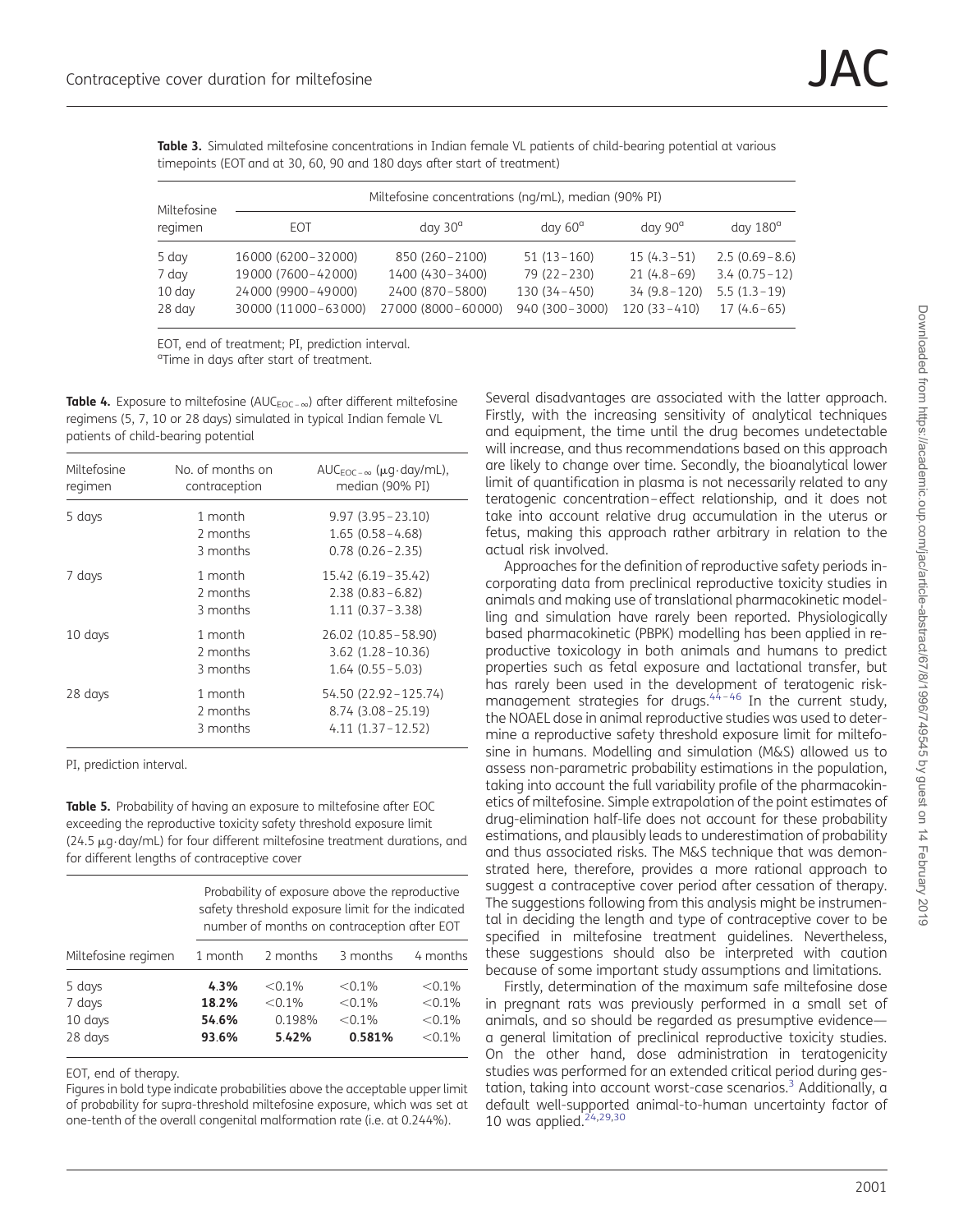Secondly, it must be considered that animal dose regimens remain difficult to extrapolate to humans without further data on miltefosine pharmacokinetics for both pregnant animals and humans, although there is no current evidence that miltefosine distribution and metabolism, mainly through phospholipases, is significantly different in animal species compared with humans.<sup>[3](#page-7-0),[47](#page-8-0)</sup> Nevertheless, the probability analysis presented here would have improved significantly if more preclinical data on fetal or maternal drug levels of miltefosine in the reproductive toxicity studies in animals had been available to incorporate into a PBPK model. This would have allowed the extrapolation of a concentration–effect relationship, rather than the more indirect and less accurate dose–effect relationship that was applied here. It might therefore be recommended to emphasize the need for additional pharmacokinetic data collection in reproductive studies in animals, for the specific purpose of regulatory guidelines.<sup>[48](#page-8-0)</sup>

Thirdly, the pharmacokinetic model that we employed in this study was previously estimated from data from European adult males, Indian adult males and Indian children.[8](#page-7-0)[,54](#page-8-0) Until now no data have been collected on miltefosine pharmacokinetics in females. Again, based on the known pathways of miltefosine metabolism, differences in population pharmacokinetic model parameter estimates between males and females are not expected. Evaluation of pharmacokinetics should be prioritized during drug development for neglected tropical diseases, particularly in rare and vulnerable populations, to help rationalize and optimize both dose regimens and informed clinical risk management.<sup>[6](#page-7-0)</sup>

It remains complicated to define the adequacy of contraceptive cover periods based on the calculated probability of having a post-contraceptive exposure above the identified reproductive safety threshold exposure limit. The general incidence rate for congenital malformations or anomalies should to be taken into account as well, since this depends on various (unknown) cumulative genetic and environmental risk factors. In India, the overall incidence of congenital malformation appeared to range between 0.3% and 3.6%.<sup>[49,50](#page-8-0)</sup> In Europe, a more accurate overall incidence of 2.44% was reported, $51$  which may be explained by a higher autopsy rate in the included European centres. Around 10% of congenital malformations are environmentally induced.<sup>52</sup> To define contraceptive adequacy, it might therefore be appropriate to set the acceptable upper limit of probability for supra-threshold miltefosine exposure at one-tenth of the overall congenital malformation rate (i.e. at 0.244%). With this assumption, these findings would support adequate contraceptive cover after cessation of treatment of 2 months for a 5, 7 and 10 day miltefosine regimen, and 4 months for the standard 28 day miltefosine regimen (Table [5\)](#page-5-0). Most notably, this suggested post-treatment contraceptive cover period for the 28 day regimen is longer than the currently advised period of 2 or [3](#page-7-0) months. $3 - 7$  $3 - 7$ 

An additional important factor that needs to be taken into account is the type of contraceptive cover. Methods such as barrier contraception and the oral contraceptive pill may not be adequate due to low compliance or diminished efficacy (e.g. due to vomiting resulting from miltefosine use). Other forms of contraception, such as implants, intra-uterine devices or sterilization may be unnecessarily long-term for the period of cover required. Depot contraceptives (e.g. medroxyprogesterone

acetate) may provide adequate coverage (3 months) for at least the 5, 7 or 10 day regimen, but may not adequately remove risk for the 28 day regimen. Moreover, all these methods need to be reviewed in the context of what is culturally appropriate, recommended or locally available.

Contraceptive recommendations and pregnancy precautions are currently only given to female patients and not to male patients receiving miltefosine. Although preclinical animal studies did show (reversible) testicular atrophy and impaired fertility in male rats at a dose of 8.25 mg/kg, $3$  spermiogram analyses in Colombian male patients as well as limited retrospective analyses of reproductive performance in Indian male patients suggested absence of any clinically relevant effect on male fertility.<sup>7</sup> Conversely, recently it was shown in a retrospective observational study that a large proportion of miltefosine-treated males experienced a substantial treatment-related reversible reduction in ejaculate.<sup>53</sup> Although nothing is known about sperm count and quality in these patients, this finding clearly points to effects of miltefosine on the male reproductive system. In order to fully evaluate the appropriateness of recommending additional male contraceptive measures, such as barrier protection and counselling during and after miltefosine treatment, more data are needed on the mechanisms of male-mediated reproductive toxicity of miltefosine in animal studies, and semen DNA quality during and after treatment should be better evaluated.

In conclusion, we here provide suggestions for contraceptive cover periods and associated risks of drug exposure after cessation of therapy for females of child-bearing potential treated with different miltefosine regimens, based on translation of the minimum safe dose in reproductive toxicity studies in animals to a reproductive safety threshold exposure limit in humans. For the standard 28 day miltefosine regimen, the duration of post-treatment contraceptive cover may be extended to 4 months. The periods that we suggest take into account worstcase scenarios and might support a more rational teratogenic risk-management strategy for miltefosine than currently is the case.

# Acknowledgements

We would like to thank Dr Sakib Bursa, Dr Avinash Sadashivaiah, Dr Gaurab Mitra, Dr Marta Gonzalez, Mattia Novella and Bjorn Nissen from the MSF field and capital teams for collection and aggregation of the anthropometric dataset.

# Funding

This study was carried out as part of our routine work. T. P. C. D. was supported by a personal PhD Scholarship from the Academic Medical Center Graduate School of Medical Sciences.

# Transparency declarations

None to declare.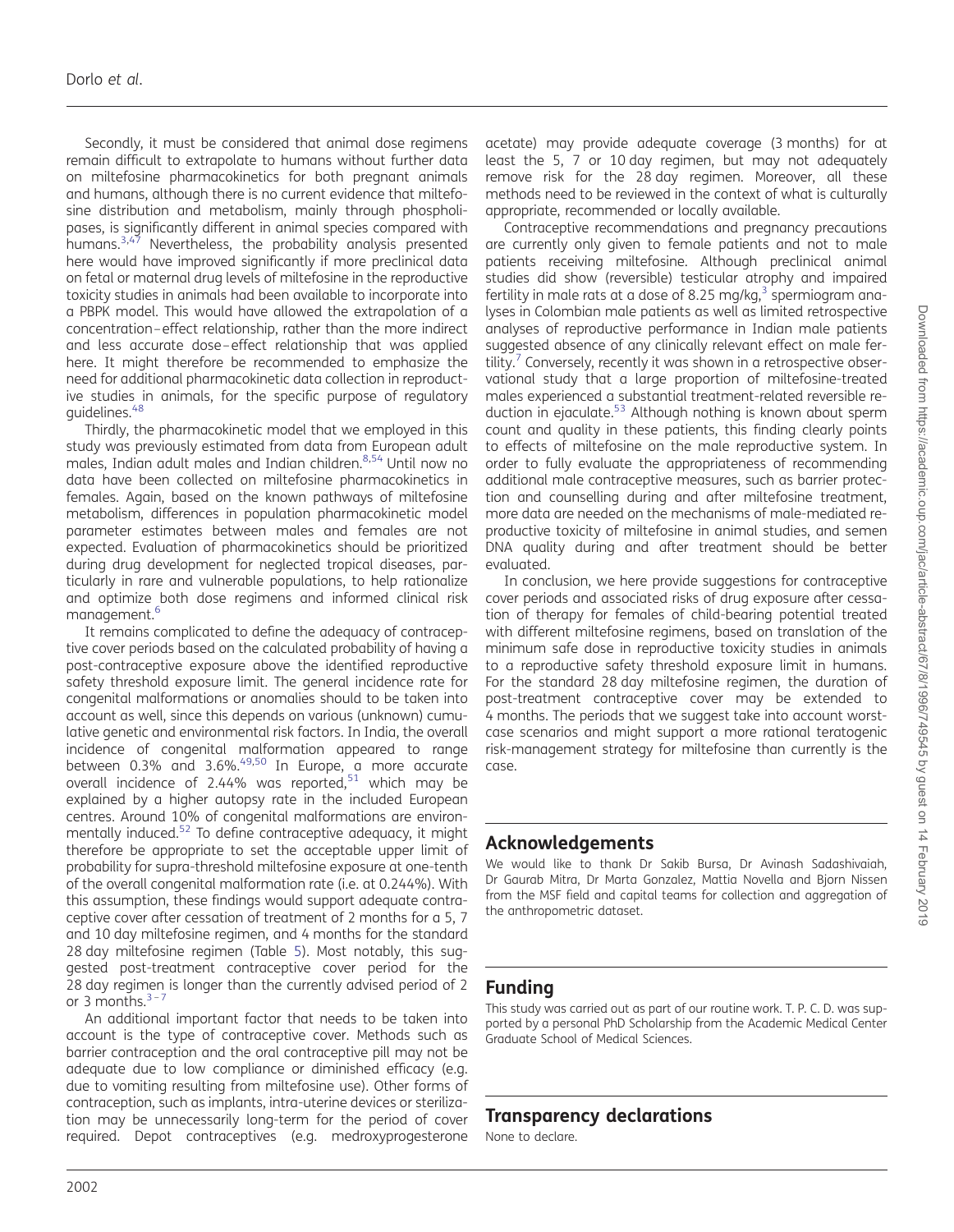### <span id="page-7-0"></span>References

1 Mondal D, Singh SP, Kumar N et al. Visceral leishmaniasis elimination programme in India, Bangladesh, and Nepal: reshaping the case finding/case management strategy. PLoS Negl Trop Dis 2009; 3: e355.

2 Sundar S, Mondal D, Rijal S et al. Implementation research to support the initiative on the elimination of kala azar from Bangladesh, India and Nepal–the challenges for diagnosis and treatment. Trop Med Int Health 2008; 13: 2–5.

3 Sindermann H, Engel J. Development of miltefosine as an oral treatment for leishmaniasis. Trans R Soc Trop Med Hyg 2006; 100: S17–20.

4 German Drug Registration Authorities. Impavido 10/50 mg Kapseln-Fachinformation. 2008. [http://www.pharmnet-bund.de/dynamic/de/](http://www.pharmnet-bund.de/dynamic/de/index.html) [index.html](http://www.pharmnet-bund.de/dynamic/de/index.html) (15 February 2010, date last accessed).

5 WHO. WHO Technical Report Series 949: Control of the leishmaniases. Report of a meeting of the WHO Expert Committee on the Control of Leishmaniases, Geneva 22–26 March 2010. 2011. [http://whqlibdoc.who.](http://whqlibdoc.who.int/trs/WHO_TRS_949_eng.pdf) [int/trs/WHO\\_TRS\\_949\\_eng.pdf](http://whqlibdoc.who.int/trs/WHO_TRS_949_eng.pdf) (16 January 2012, date last accessed).

6 Sundar S, Olliaro PL. Miltefosine in the treatment of leishmaniasis: Clinical evidence for informed clinical risk management. Ther Clin Risk Manag 2007; 3: 733–40.

7 Government of India: Dte. of National Vector Borne Disease Control Progamme. Guideline on Use of Miltefosine. [http://nvbdcp.gov.in/Doc/](http://nvbdcp.gov.in/Doc/Guidelines%20on%20miltefosine.pdf) [Guidelines%20on%20miltefosine.pdf](http://nvbdcp.gov.in/Doc/Guidelines%20on%20miltefosine.pdf) (12 December 2011, date last accessed).

8 Dorlo TP, van Thiel PP, Huitema AD et al. Pharmacokinetics of miltefosine in Old World cutaneous leishmaniasis patients. Antimicrob Agents Chemother 2008; 52: 2855–60.

9 Sundar S, Sinha PK, Verma DK et al. Ambisome plus miltefosine for Indian patients with kala-azar. Trans R Soc Trop Med Hyg 2011; 105: 115–7.

10 Sundar S, Sinha PK, Rai M et al. Comparison of short-course multidrug treatment with standard therapy for visceral leishmaniasis in India: an open-label, non-inferiority, randomised controlled trial. Lancet 2011; 377: 477–86.

11 Omollo R, Alexander N, Edwards T et al. Safety and efficacy of miltefosine alone and in combination with sodium stibogluconate and liposomal amphotericin B for the treatment of primary visceral leishmaniasis in East Africa: study protocol for a randomized controlled trial. Trials 2011; 12: 166.

12 ClinicalTrials.gov. Phase III, Study of Three Short Course Combination Regimens (Ambisome®, Miltefosine, Paromomycin) Compared With AmBisome<sup>®</sup> Alone for the Treatment of Visceral Leishmaniasis in Bangladesh. 2011.<http://clinicaltrials.gov/ct2/show/NCT01122771> (16 January 2012, date last accessed).

13 Janmahasatian S, Duffull SB, Ash S et al. Quantification of lean bodyweight. Clin Pharmacokinet 2005; 44: 1051–65.

14 Beal SL, Boeckmann AJ, Sheiner LB. NONMEM Users Guides. Ellicott City, MD, USA: Icon Development Solutions, 2006.

15 R Development Core Team. R: A Language and Environment for Statistical Computing. Vienna, Austria: R Foundation for Statistical Computing, 2011.

16 Lindbom L, Ribbing J, Jonsson EN. Perl-speaks-NONMEM (PsN)–a Perl module for NONMEM related programming. Comput Methods Programs Biomed 2004; 75: 85–94.

17 Keizer RJ, van Benten M, Beijnen JH et al. Piraña and PCluster: a modeling environment and cluster infrastructure for NONMEM. Comput Methods Programs Biomed 2011; 101: 72-9.

18 Holford NH. A size standard for pharmacokinetics. Clin Pharmacokinet 1996; 30: 329–32.

19 Anderson BJ, Holford NH. Mechanism-based concepts of size and maturity in pharmacokinetics. Annu Rev Pharmacol Toxicol 2008; 48: 303–32.

20 Anderson BJ, McKee AD, Holford NH. Size, myths and the clinical pharmacokinetics of analgesia in paediatric patients. Clin Pharmacokinet 1997; 33: 313–27.

21 West GB, Brown JH, Enquist BJ. A general model for the origin of allometric scaling laws in biology. Science 1997; 276: 122–6.

22 FDA. Oncology Tools: Dose Calculator. [http://www.accessdata.fda.gov/](http://www.accessdata.fda.gov/scripts/cder/onctools/animalquery.cfm) [scripts/cder/onctools/animalquery.cfm](http://www.accessdata.fda.gov/scripts/cder/onctools/animalquery.cfm) (9 September 2011, date last accessed).

23 Freireich EJ, Gehan EA, Rall DP et al. Quantitative comparison of toxicity of anticancer agents in mouse, rat, hamster, dog, monkey, and man. Cancer Chemother Rep 1966; **50**: 219-44.

24 Reagan-Shaw S, Nihal M, Ahmad N. Dose translation from animal to human studies revisited. FASEB J 2008; 22: 659–61.

25 Boyd E. The Growth of the Surface Area of the Human Body. Minneapolis: University of Minnesota Press, 1935.

26 Dourson ML, Stara JF. Regulatory history and experimental support of uncertainty (safety) factors. Regul Toxicol Pharmacol 1983; 3: 224–38.

27 Dourson ML, Felter SP, Robinson D. Evolution of science-based uncertainty factors in noncancer risk assessment. Regul Toxicol Pharmacol 1996; 24: 108–20.

28 Rhomberg LR, Lewandowski TA. Methods for identifying a default cross-species scaling factor. Hum Ecol Risk Assess 2006; 12: 1094–127.

29 FDA. Guidance for Industry: Estimating the Maximum Safe Starting Dose in Initial Clinical Trials for Therapeutics in Adult Healthy Volunteers. 2005. [http://www.fda.gov/downloads/Drugs/GuidanceComplianceRegulatory](http://www.fda.gov/downloads/Drugs/GuidanceComplianceRegulatoryInformation/Guidances/ucm078932.pdf) [Information/Guidances/ucm078932.pdf](http://www.fda.gov/downloads/Drugs/GuidanceComplianceRegulatoryInformation/Guidances/ucm078932.pdf) (16 January 2012, date last accessed).

30 U.S. Environmental Protection Agency (EPA). Guidelines for Developmental Toxicity Risk Assessment. 1991. [http://www.epa.gov/raf/](http://www.epa.gov/raf/publications/pdfs/DEVTOX.PDF) [publications/pdfs/DEVTOX.PDF](http://www.epa.gov/raf/publications/pdfs/DEVTOX.PDF) (16 January 2012, date last accessed).

31 Dorlo TP, Hillebrand MJ, Rosing H et al. Development and validation of a quantitative assay for the measurement of miltefosine in human plasma by liquid chromatography–tandem mass spectrometry. J Chromatogr B Analyt Technol Biomed Life Sci 2008; 865: 55–62.

32 Berman J. Miltefosine to treat leishmaniasis. Expert Opin Pharmacother 2005; 6: 1381–8.

33 Paladin Labs Inc. Application for Inclusion of Miltefosine on WHO Model List of Essential Medicines. 2010. [http://www.who.int/selection\\_](http://www.who.int/selection_medicines/committees/expert/18/applications/Miltefosine_application.pdf) [medicines/committees/expert/18/applications/Miltefosine\\_application.pdf](http://www.who.int/selection_medicines/committees/expert/18/applications/Miltefosine_application.pdf) (13 December 2011, date last accessed).

34 Polifka JE, Friedman JM. Clinical teratology: identifying teratogenic risks in humans. Clin Genet 1999; 56: 409–20.

35 Schering-Plough Research Institute. Product Information: Rebetron™ Combination Therapy containing Rebetol® (ribavirin, USP) Capsules and Intron<sup>®</sup> A (interferon alfa-2b, recombinant) Injection. 2001. [http://www.](http://www.accessdata.fda.gov/drugsatfda_docs/label/2001/20903s13lbl.pdf) [accessdata.fda.gov/drugsatfda\\_docs/label/2001/20903s13lbl.pdf](http://www.accessdata.fda.gov/drugsatfda_docs/label/2001/20903s13lbl.pdf) (9 December 2011, date last accessed).

36 Lertora JJ, Rege AB, Lacour JT et al. Pharmacokinetics and long-term tolerance to ribavirin in asymptomatic patients infected with human immunodeficiency virus. Clin Pharmacol Ther 1991; 50: 442-9.

37 European Medicines Agency (EMA) - Committee for Proprietary Medicinal Products (CPMP). Roaccutane - Article 30 referral - Annex I, II, III. 2003. [http://www.ema.europa.eu/docs/en\\_GB/document\\_library/](http://www.ema.europa.eu/docs/en_GB/document_library/Referrals_document/Roaccutane_30/WC500010806.pdf) [Referrals\\_document/Roaccutane\\_30/WC500010806.pdf](http://www.ema.europa.eu/docs/en_GB/document_library/Referrals_document/Roaccutane_30/WC500010806.pdf) (12 December 2011, date last accessed).